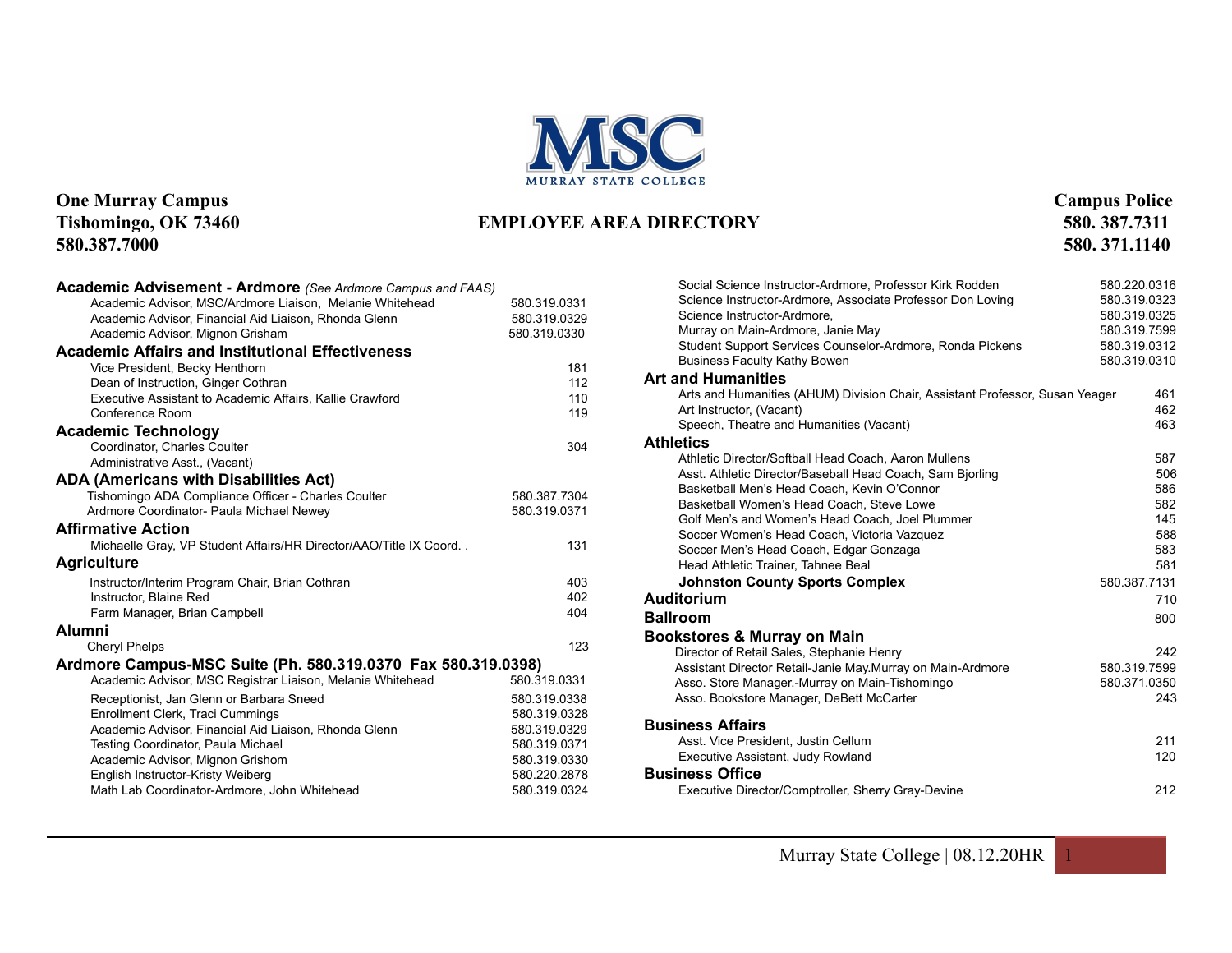

#### **One Murray Campus Campus Police**<br> **Campus Police Campus Police**<br> **Campus Police Campus Police Campus Police Campus Police Campus Police Campus Police Campus Police Campus Police Campus Police Campus Po** Tishomingo, OK 73460 **EMPLOYEE AREA DIRECTORY** 580.387.7000

**580.387.7000 580. 371.1140** 

| 214<br>213<br>210<br>216                      |
|-----------------------------------------------|
| 452<br>451/Ardmore 580.319.0310<br>453<br>454 |
|                                               |
| 250                                           |
| 314<br>314<br>314<br>312<br>282<br>411<br>412 |
| 272<br>123<br>122<br>259<br>492               |
|                                               |

| Program Chair, Bradon Bettes                                             | 493          |
|--------------------------------------------------------------------------|--------------|
| <b>Education to Go (vacant)</b>                                          |              |
| <b>Education Opportunity Center (EOC)</b>                                |              |
| Academic Counselor, Heather Johnson                                      | 273          |
| <b>Employee Compensation &amp; Benefits</b>                              |              |
| Director, Misty Treas,                                                   | 151          |
| <b>Facilities</b>                                                        |              |
| Executive Director of Facilities, Sam Holt (580.387.7311)                | 311          |
| Secretary, Tammy Manion                                                  | 320          |
| Front Desk Reception<br>Custodial Manager, Kathy Drinnon                 | 328<br>323   |
| Maintenance EMERGENCY on Call                                            | 580.371.5286 |
| <b>Financial Aid and Academic Support (FAAS)</b>                         |              |
| Executive Director of Financial Aid, Aaron Elmer                         | 221          |
|                                                                          | 222          |
| Financial Aid Director - Main Campus, (Vacant)<br>Advisor, Raegin Holman | 224          |
| Advisor, Jaime Thompson                                                  | 225          |
| Advisor, Front Desk, Dena Stewart                                        | 220          |
| Scholarship Coordinator, Rhonda Glenn                                    | 223          |
| <b>Academic Advisement</b>                                               |              |
| Exec Director, Paula Henley                                              | 200          |
| Academic Advisor, Melissa McBride                                        | 201          |
| Academic Advisor, Heather McLean                                         | 202          |
| Academic Advisor, MSC Registrar Liaison, Melanie Whitehead               | 580.319.0331 |
| Academic Advisor, Financial Aid Liaison, Rhonda Glenn                    | 580.319.0329 |
| Academic Advisor, Mignon Grishom                                         | 580.319.0330 |
| <b>Fletcher Auditorium</b>                                               | 710          |
| <b>Foundation</b>                                                        |              |
| Liaison, Amy Caskey                                                      | 101          |
| <b>Grant Development</b>                                                 |              |
| Director, Dr. Aaron Elmer                                                | 105          |
| <b>Great Western Dining</b>                                              |              |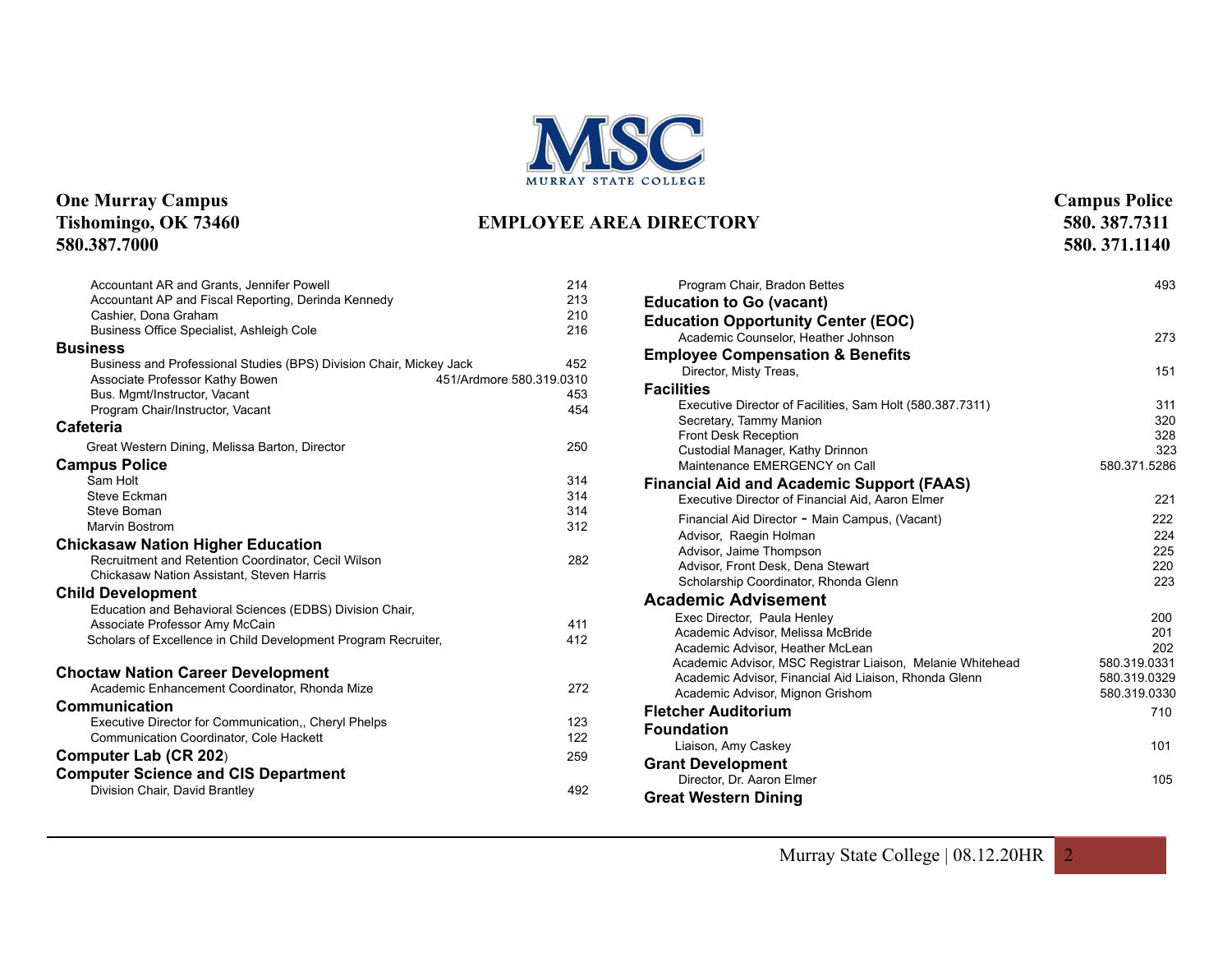

#### **One Murray Campus Campus Police**<br> **Campus Police Campus Police**<br> **Campus Police Campus Police Campus Police Campus Police Campus Police Campus Police Campus Police Campus Police Campus Police Campus Po** Tishomingo, OK 73460 **EMPLOYEE AREA DIRECTORY** 580.387.7000 **580.387.7000 580. 371.1140**

| General Manager, Melissa Barton                               | 250          |
|---------------------------------------------------------------|--------------|
| <b>Gunsmithing/NRA</b>                                        |              |
| Program Chair/Instructor, Chad Mercer                         | 482          |
| Instructor Steven Epple                                       | 488          |
| Instructor, Raymond Self                                      | 486          |
| Instructor, John Tremblay                                     | 485          |
| Machine Shop Tool Technician, David Cole                      | 487          |
| Gunsmithing / NRA Office, Sandi Hopson                        | 480          |
| <b>Health, Wellness and Human Performance</b>                 |              |
| Program Chair, Aaron Mullens                                  | 587          |
| <b>Higher Learning Commission</b>                             |              |
| ALO, Becky Henthorn                                           | 181          |
| <b>Housing</b>                                                |              |
| Director of Resident Life, VACANT                             | 135          |
| <b>Human Resources/Title IX/Affirmative Action</b>            |              |
| Director, Michaelle Gray                                      | 131          |
| Director of Compensation/Benefits, Misty Treas                | 151          |
| Director of Student/HR Compliance (Payroll), Brittany Ramer   | 130          |
| <b>Information Technology</b>                                 |              |
| Exec. Director COI, (Vacant)                                  |              |
| Associate Director, Garland Sadler                            | 580.319.0309 |
| User Support Specialist, Main Number, Susan Cravatt           | 167          |
| IT Support Specialist, Hannah Rose                            | 161          |
| Applications Analyst, Sean Dean                               | 164          |
| System Administrator, Eddie Cobb                              | 165          |
| Workroom                                                      | 168          |
| <b>Training Room</b>                                          | 169          |
| Language Arts                                                 |              |
| Lang. Arts and Transitional English (LATE) Division Chair and |              |
| Associate Professor Jeana West                                | 464          |
| Transitional Education Program Chair/Instructor, (Vacant)     | 470          |
| Instructor, Rebecca Davis                                     | 467          |
| Instructor, Staci Bettes                                      | 465          |

| Instructor, Charlotte Estep<br>Instructor, Ashley Fly               | 514<br>589-319-0311 |
|---------------------------------------------------------------------|---------------------|
| Library                                                             |                     |
| Director, Craig Finlay                                              | 301                 |
| <b>Front Desk</b>                                                   | 310                 |
| <b>Technical Assistant, Carol Smither</b>                           | 303                 |
| Retention Coordinator, Te'a Elliott-Fox                             | 302                 |
| <b>Mathematics</b>                                                  |                     |
| Mathematics and Computer Science (MCS) Division Chair/ Professor,   |                     |
| David Brantley                                                      | 492                 |
| Instructor, Brandon Bettes                                          | 493                 |
| Mathematics Lab Coordinator, John Whitehead                         | 580.319.0324        |
| Instructor, Associate Professor, Christy Uzzel                      | 494                 |
| Math Adjunct Office                                                 | 495                 |
| <b>Manufacturing Technology</b>                                     |                     |
| Manufacturing Technology Chair/Instructor (Vacant)                  | 540                 |
| <b>Media Center</b>                                                 |                     |
| Director of Media Center Operations, Ronnie Coppedge                | 171                 |
| Media Center Clerk, Linda Long                                      | 170                 |
| <b>Nursing</b>                                                      |                     |
| Health Sciences (HSCI) Division Chair and Professor, Robin Coppedge | 421                 |
| Health Sciences Executive Assistant, Janice Wallace                 | 420                 |
| Nursing Instructor, Christie Russell                                | 428                 |
| Nursing Instructor, Brandie Gray                                    | 426                 |
| Nursing Instructor, Bobbi LaFevers                                  | 425                 |
| Nursing Instructor, Jeannie Thomas                                  | 423                 |
| Nursing Instructor, Assistant Professor, Deann Priddy               | 424                 |
| Nursing Instructor, Rhonda Brown                                    | 427                 |
| Nursing Instructor, Malaika Horton                                  | 422                 |
| Nursing Instructor, Emilie Dean                                     | 446                 |
| Oklahoma Mfg. Alliance Extension Agent-Ardmore, Kay Watson          | 580.504.7537        |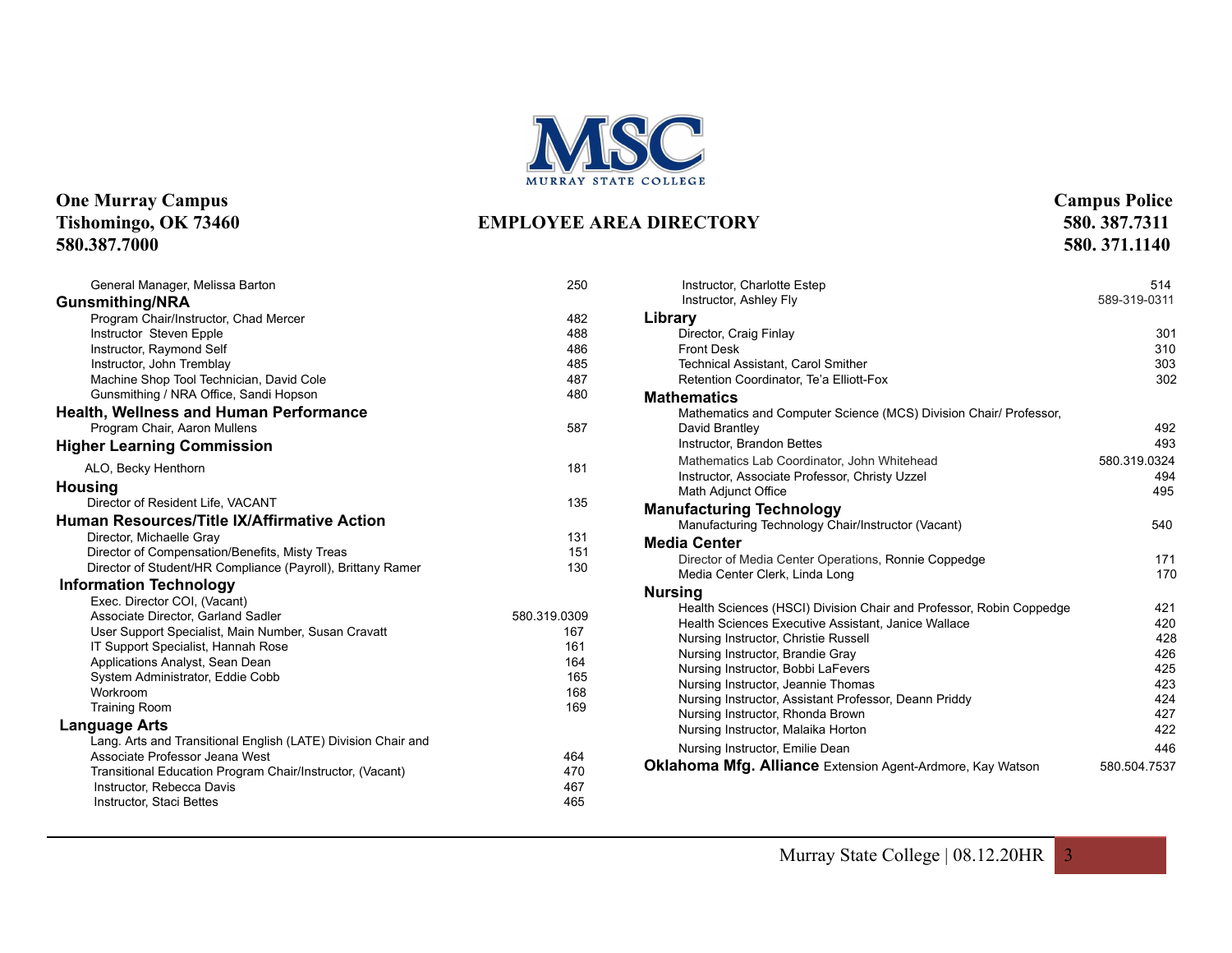

## **One Murray Campus Campus Campus Police**<br> **Campus Police Campus Police Campus Police Campus Police Campus Police Campus Police Campus Police Campus Police Campus Police Campus Police Campus Police Cam**

#### Tishomingo, OK 73460 **EMPLOYEE AREA DIRECTORY** 580.387.7000 **580.387.7000 580. 371.1140**

| <b>Occupational Therapy Assistant</b>                               |              |
|---------------------------------------------------------------------|--------------|
| OTA Program Chair, Jayne Campanini                                  | 442          |
| OTA Secretary, Sharon Young                                         | 440          |
| OTA Instructor, Tanya Bearden-Turner                                | 443          |
| OTA-AFWC/ Instructor, Gina Hatfield                                 | 445          |
| <b>Outreach/Recruiting</b>                                          |              |
| Executive Director of Recruitment and Advisement: Paula Henley      | 200          |
| Coordinator for Digital Outreach and Engagement, Caroline Nenninger | 138          |
| Coordinator of Outreach/Recruitment, Katie Carroll                  | 136          |
| <b>Physical Therapist Assistant</b>                                 |              |
| PTA Program Chair, Professor Gary Robinson                          | 441          |
| PTA ACCE/ Instructor, Debbie Paul                                   | 444          |
| PTA Secretary, Sharon Young                                         | 440          |
| <b>President's Office</b>                                           |              |
| President, Joy McDaniel                                             | 102          |
| Executive Director of Administrative Affairs, Amy Caskey            | 101          |
| Executive Assistant, Judy Rowland                                   | 120          |
| <b>Psychology/Sociology</b>                                         |              |
| Program Chair/Instructor, (Vacant)                                  | 513          |
| <b>Reach Higher</b>                                                 |              |
| Coordinator, Paula Henley                                           | 200          |
| <b>Registrar's Office/Admissions</b>                                |              |
| Executive Director of Academic Records/Registrar, Kandy Rutledge    | 232          |
| Director of Admissions/Assistant Registrar,                         | 234          |
| Admissions Specialist, Michelle Factor                              | 233          |
| Clerk, Shelli Dodd                                                  | 230          |
| <b>Rifle Range</b>                                                  |              |
| Firearms Instructor, Sam Holt                                       | 580.371.1140 |
| <b>Science</b>                                                      |              |
| Science and Agriculture (SAG) Division Chair/Instructor Dan Moore   | 505          |
| Instructor, Michele Elmer                                           | 504          |
| Instructor, Lisa Atwood                                             | 503          |
|                                                                     |              |

| Instructor, Justin Shahan<br>Instructor, Wesley Reddish<br>Instructor, Terri Quinn | 507<br>502<br>508        |
|------------------------------------------------------------------------------------|--------------------------|
| Professor, Don Loving                                                              | 580.319.0323             |
| <b>Snack Bar "The Grind"</b>                                                       | 252                      |
| <b>Social Science</b>                                                              |                          |
| Division Chair (SSCJ), Professor Kirk Rodden<br>Professor, Rebecca Jacobs-Pollez   | 580.319.0316<br>512      |
| <b>Student Affairs</b>                                                             |                          |
| Vice President for Student Affairs/Human Resources, Michaelle Gray                 | 131                      |
| <b>Executive Assistant, Cathy Perry</b>                                            | 132                      |
| Director of Student/HR Compliance, Brittany Ramer                                  | 130                      |
| <b>Student Life</b>                                                                |                          |
| Director of Student Life, Bailey McCollom                                          | 139                      |
| <b>Student Success Center (NASNTI)</b>                                             |                          |
| Director of Student Success Center, Gary Webb                                      | 470                      |
| Student Success Center, Raven Tabbytosavit                                         | 589                      |
| <b>Tutor Coordinator, Lindsay Brantley</b>                                         | 307                      |
| Foundations of Reading and Writing Instructor, Vacant                              | 104                      |
| Retention Coordinator, Te'a Elliott-Fox                                            | 302                      |
| <b>Student Support Services</b>                                                    |                          |
| <b>General SSS Number</b>                                                          | 260                      |
| Executive Director, Ronda Pickens                                                  | 262                      |
| Educational Support Specialist, Marvin Leeper                                      | 261<br>264               |
| Academic Coach/Coordinator, Trisha Harding                                         | 263                      |
| Counselor, Laney Tibbs<br>Counselor, Ronda Pickens                                 | 262/Ardmore 580.319.0312 |
|                                                                                    |                          |
| <b>Moving Into Tomorrow</b>                                                        | 277                      |
| Director, Michaelle Gray<br>Coordinator-Tish, Cathy Perry                          | 278                      |
| Coordinator-Ada, Mari Plumlee                                                      | 580.272.0733             |
| Coordinator-Atoka, Wilma Ayers                                                     | 580.889.7321             |
| Coordinator-McAlester, Leah Trejo                                                  | 918.426.4466             |